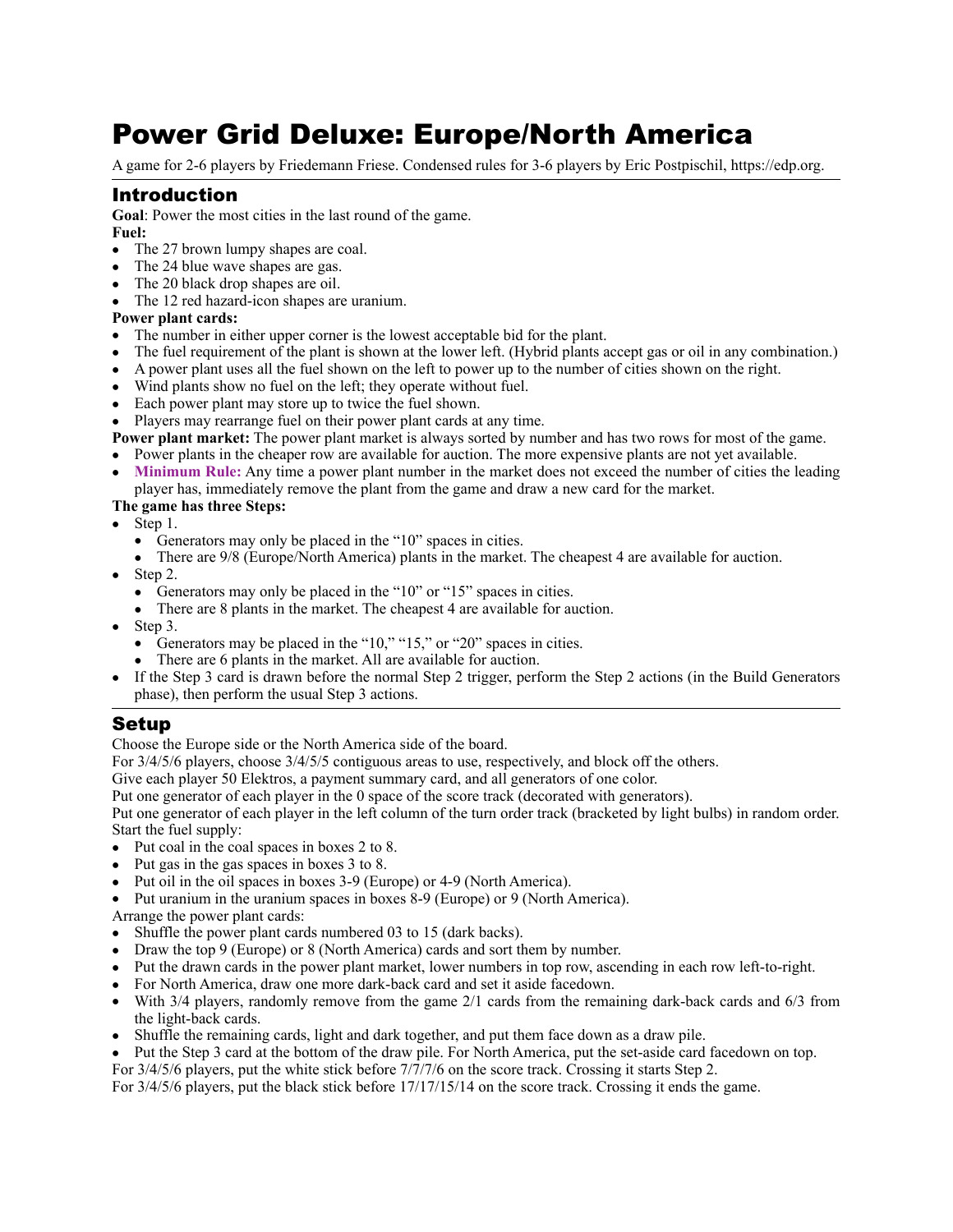# Tables

| $\overline{\overline{\text{Cities}}}$ | Elektros |  |  |  |  |  |
|---------------------------------------|----------|--|--|--|--|--|
| $\boldsymbol{0}$                      | 10       |  |  |  |  |  |
| 1                                     | 22       |  |  |  |  |  |
| $\overline{c}$                        | 33       |  |  |  |  |  |
| 3                                     | 44       |  |  |  |  |  |
| $\overline{\mathcal{L}}$              | 54       |  |  |  |  |  |
| 5                                     | 64       |  |  |  |  |  |
| 6                                     | 73       |  |  |  |  |  |
| 7                                     | 82       |  |  |  |  |  |
| 8                                     | 90       |  |  |  |  |  |
| 9                                     | 98       |  |  |  |  |  |
| 10                                    | 105      |  |  |  |  |  |
| 11                                    | 112      |  |  |  |  |  |
| 12                                    | 118      |  |  |  |  |  |
| 13                                    | 124      |  |  |  |  |  |
| 14                                    | 129      |  |  |  |  |  |
| 15                                    | 134      |  |  |  |  |  |
| 16                                    | 138      |  |  |  |  |  |
| 17                                    | 142      |  |  |  |  |  |
| 18                                    | 145      |  |  |  |  |  |
| 19                                    | 148      |  |  |  |  |  |
| $20+$                                 | 150      |  |  |  |  |  |

# *Payment Schedule Europe Refill Schedule*

|                    |      |  | 3 Players 4 Players 5 Players 6 Players |  |   |      |   |   |      |   |  |   |
|--------------------|------|--|-----------------------------------------|--|---|------|---|---|------|---|--|---|
|                    | Step |  | Step                                    |  |   | Step |   |   | Step |   |  |   |
|                    |      |  |                                         |  |   |      |   |   |      |   |  |   |
| Coal               |      |  | 2                                       |  |   |      | 3 | 8 | 4    |   |  | 5 |
| Gas                |      |  |                                         |  | 4 |      |   |   |      | 4 |  | 8 |
| Oil                | 2    |  |                                         |  | 3 |      | 4 |   |      |   |  | 6 |
| Uran<br><b>inm</b> |      |  |                                         |  | 2 |      |   |   |      |   |  |   |

# *North America Refill Schedule*

|      |      |   |      | 3 Players 4 Players 5 Players 6 Players |  |      |                |   |      |  |  |  |
|------|------|---|------|-----------------------------------------|--|------|----------------|---|------|--|--|--|
|      | Step |   | Step |                                         |  | Step |                |   | Step |  |  |  |
|      |      |   |      |                                         |  |      |                |   |      |  |  |  |
| Coal |      |   |      | 3                                       |  |      |                |   |      |  |  |  |
| Gas  |      | 2 |      |                                         |  |      |                |   | 6    |  |  |  |
| Oil  |      |   |      |                                         |  | 4    | $\overline{4}$ | 2 |      |  |  |  |
|      |      |   |      |                                         |  |      |                |   |      |  |  |  |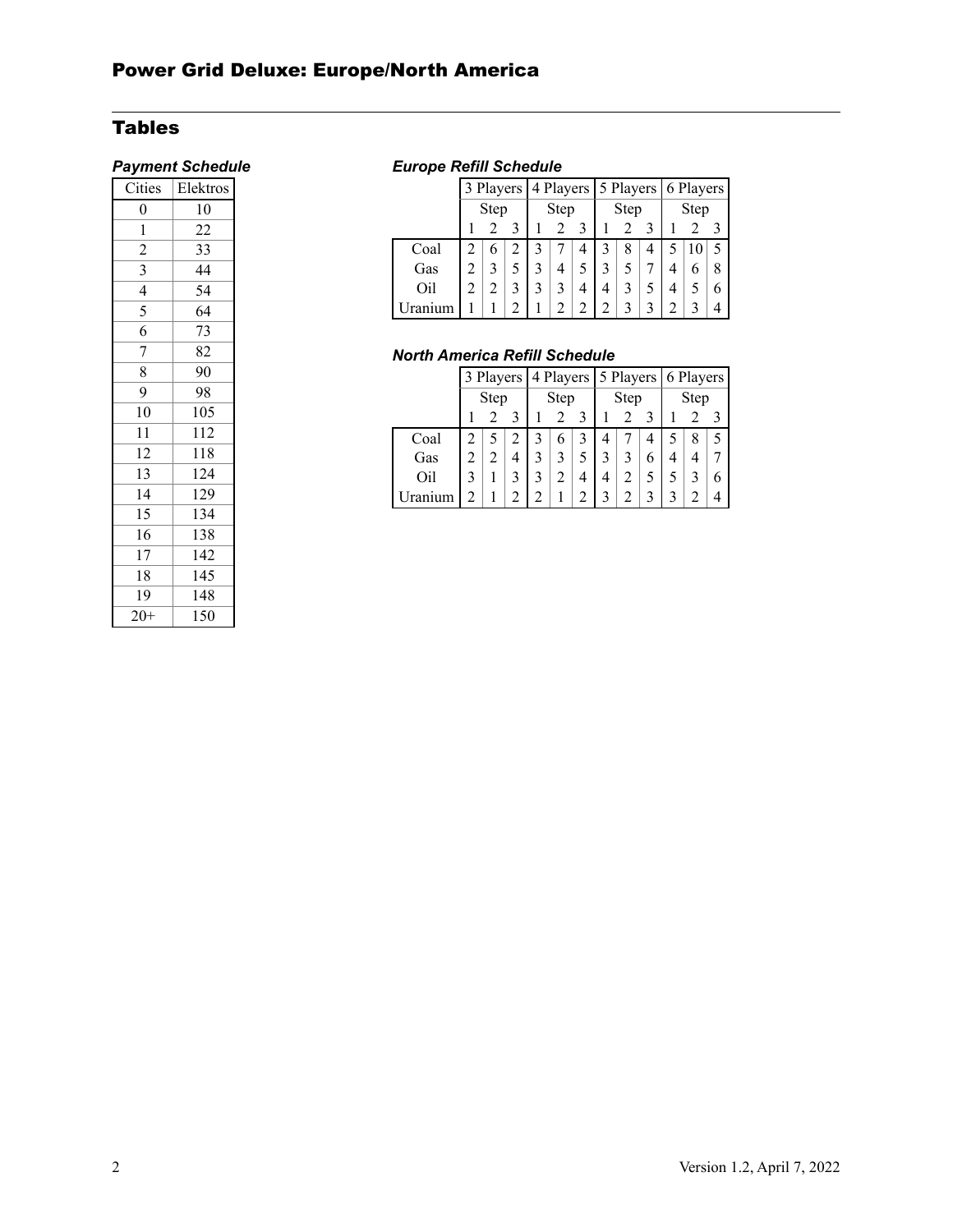# Europe Play (Do the following in order each round.)

*Determine Player Order (skip in first round of game; player order is random for initial auctions)*  Sort player order area by number of cities (leader has most) and secondarily by plant number (leader has highest).

*Auction Power Plants (leading player first, continuing until no players remain to auction and bid)* 

(Use the columns in the turn order area to track which players are still in (left column) or out (right) of auction play.) The leading player of those left who have neither bought a plant this round nor passed putting a plant up for auction may put one of the available plants up for auction (and participate as a bidder):

- This player may pass (but not in the first round of the game) and is then out of all auctions this round.
- If they do not pass, they select a plant to auction and must bid the number on the card or greater.
	- In Step 1 or 2, the lowest 4 plants in the market are available. In Step 3, all 6 in the market are available.
	- The auction hammer may be used to designate which plant is up for auction.
- Bidding circles clockwise with each player bidding higher or passing until only one player remains.
	- A player who passes bidding is out of this auction but can participate in later auctions this round.
- The final remaining player pays their bid to the bank, takes the power plant, and is out of all auctions this round.
- After an auction, draw a new card and add it to the market, sorted by number. (Heed the Minimum Rule.)
- If the Step 3 card is drawn, position it as the highest plant in the market and shuffle the draw pile.

When a player buys a 4<sup>th</sup> plant, they must discard one of their others, after moving fuel.

• Fuel that cannot be stored on the retained plants is discarded.

When the auctioning player did not win, they may pass or choose another plant. Otherwise, the next player goes. After all auctions are completed:

- If no plant is sold in a round, remove the lowest plant from the game and draw a replacement.
- In the first round of the game, redetermine player order (by power plant number).
- If the Step 3 card was drawn, remove it and the lowest plant from the market. Do not replace them. The game is now in Step 3.

#### *Buy Resources (trailing player first)*

Each player may buy, at the prices shown on the board, as many resources from the board as they can afford and can store on their power plant cards (twice as many as shown on each card).

#### *Build Generators (trailing player first)*

Each player may build as many generators as they can afford. (Players are not required to build, even in round 1.)

- The cost for the player's first generator is the number of the space (usually 10) it is put in.
- The cost for each subsequent generator is the number in the space it is put in plus the cost of connections along the cheapest path to any other generator the player has. Some adjacent-city connections have no cost.
- No player may have two generators in the same city.
- **When a player builds a generator:** Immediately advance their generator in the score track one space.
- Heed the Minimum Rule. If the Step 3 card is drawn, remove it and the lowest plant in the market from the game and do not draw replacements. Shuffle the draw pile. Finish the build phase, and then the game is in Step 3.

# **In a game of 3/4/5/6 players, when a player builds their 7th/7th/7th/6th generator:**

- Finish building, then remove the lowest power plant in the market from the game.
- Do not replace it; move the cheapest card of the more expensive row to the cheaper row, so both have 4 cards.
- The game is now in Step 2.

#### In a game of 3/4/5/6 players, when a player builds their  $17<sup>th</sup>/17<sup>th</sup>/15<sup>th</sup>/14<sup>th</sup>$  generator:

• Finish building, and the game ends. The player who could supply the most cities with electricity as described in the Bureaucracy phase wins. Ties are broken by money.

#### *Bureaucracy (leading player first)*

Each player says how many cities they wish to supply with electricity.

- They may supply as many cities as they have on the board and have power plant capacity for, including fuel.
- The player is paid according to the number of cities they supply, as shown in the payment schedule.
- Each operated power plant consumes all the fuel shown on its card, even if it does not power all the cities shown. • Consumed fuel is returned to the bank. Unoperated plants consume no fuel.
- The bank refills the resource market (if it can), most expensive open spaces first, using the refill schedule.
- In Step 3, remove the lowest plant in the market from the game and draw a replacement if the deck is not empty. • Heed the Minimum Rule.
- In Step 1 or Step 2, put the highest power plant in the market face down under the draw pile and draw a replacement.
- If the Step 3 card is drawn, remove it and the lowest power plant in the market from the game and do not draw replacements. Shuffle the draw pile. The game is now in Step 3.